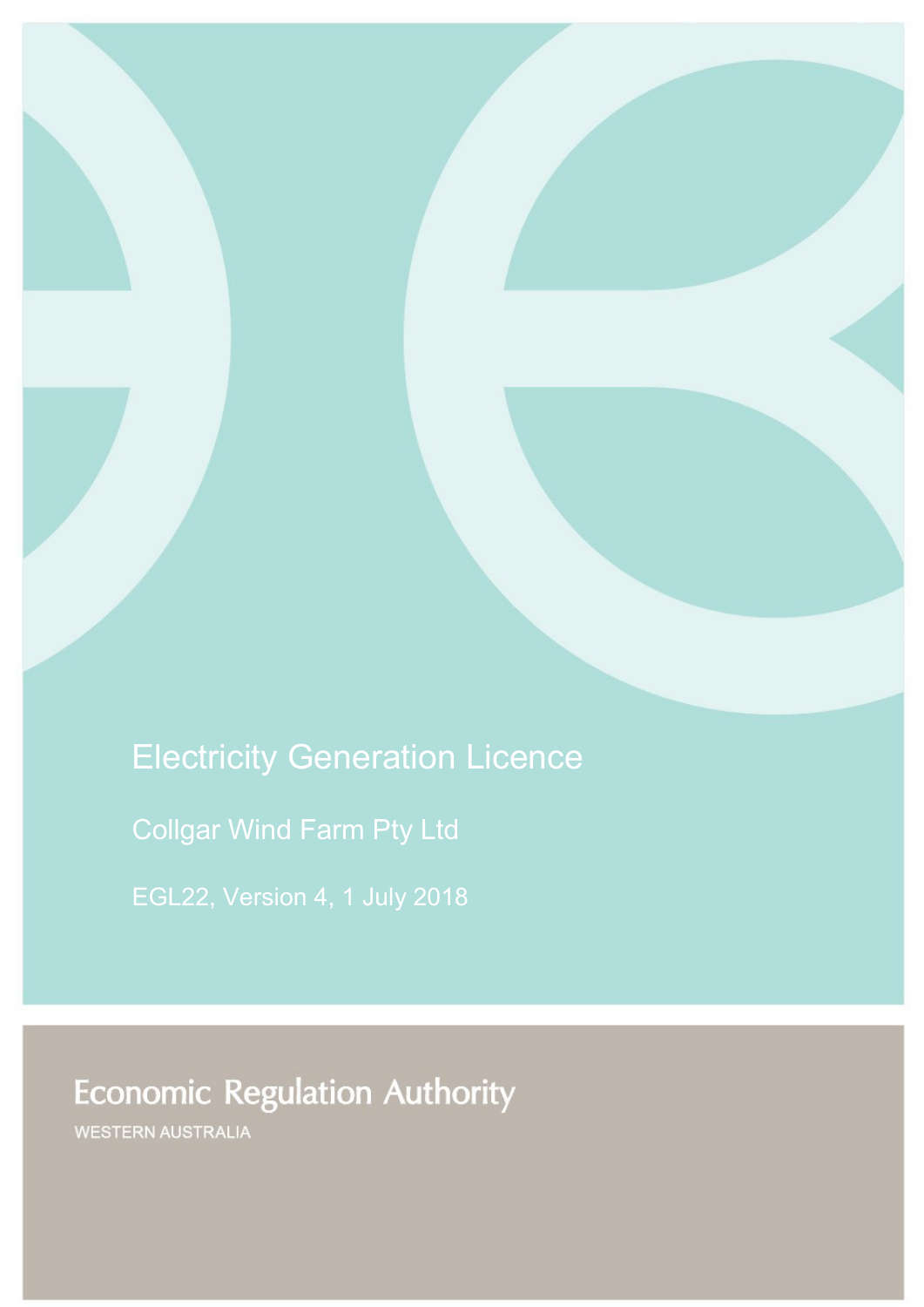### *ELECTRICITY INDUSTRY ACT 2004 (WA)*

| Licensee Name:            | Collgar Wind Farm Pty Ltd                               |
|---------------------------|---------------------------------------------------------|
|                           | ACN 130 586 088                                         |
| Licence Area:             | The area set out in the plan referred to in clause 2.5. |
| Licence Number:           | EGL22                                                   |
| <b>Commencement Date:</b> | 30 April 2010                                           |
| Version Number:           | 4                                                       |
| <b>Version Date:</b>      | 1 July 2018                                             |
| <b>Expiry Date:</b>       | 29 April 2040                                           |

Signed by a delegate; member; or the Chair of the Economic Regulation Authority

1 July 2018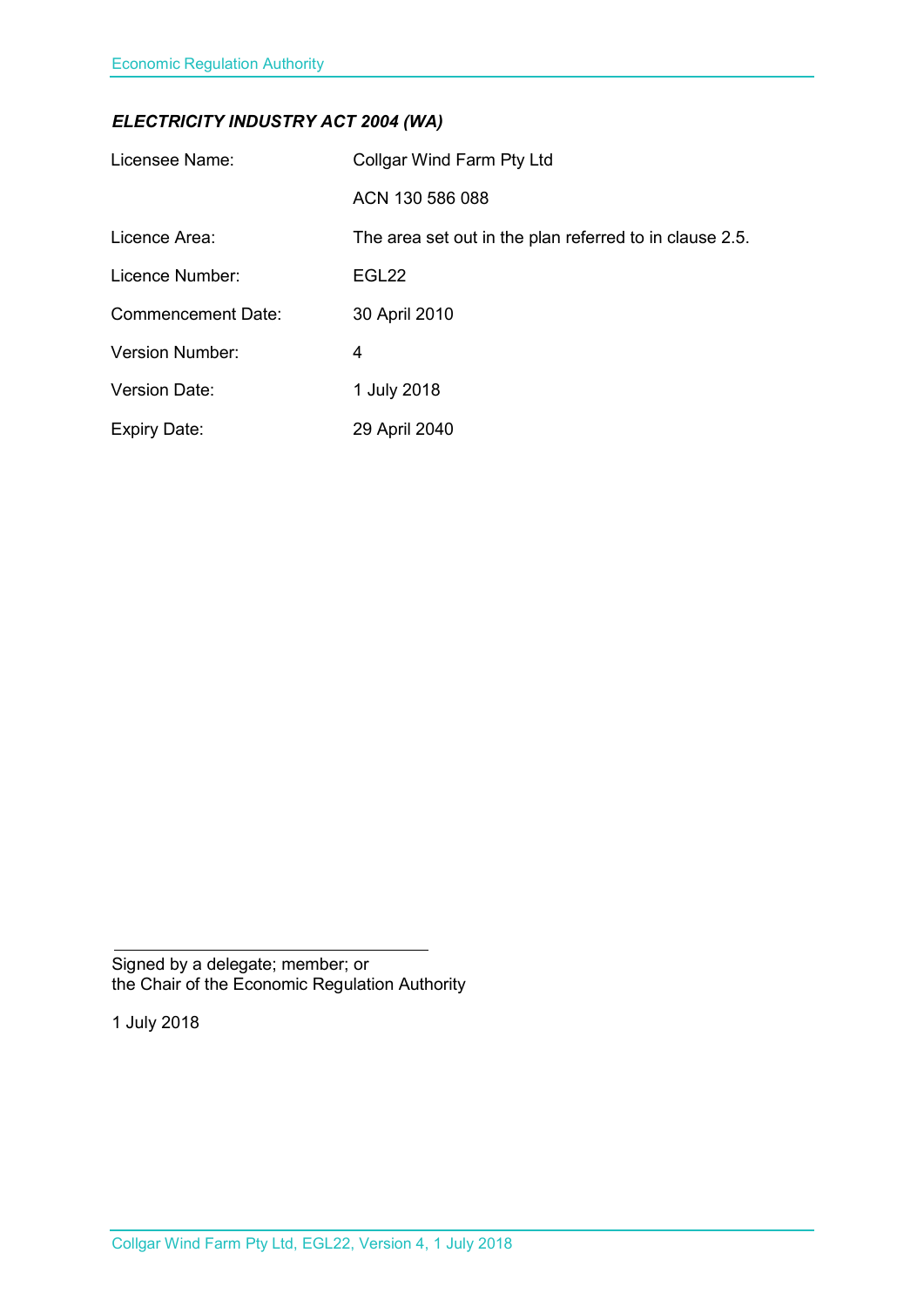### Index

| 1. |     |  |  |
|----|-----|--|--|
|    | 1.1 |  |  |
|    | 1.2 |  |  |
| 2. |     |  |  |
|    | 2.1 |  |  |
|    | 2.2 |  |  |
|    | 2.3 |  |  |
|    | 2.4 |  |  |
|    | 2.5 |  |  |
| 3. |     |  |  |
|    | 3.1 |  |  |
|    | 3.2 |  |  |
|    | 3.3 |  |  |
|    | 3.4 |  |  |
|    | 3.5 |  |  |
|    | 3.6 |  |  |
|    | 3.7 |  |  |
|    | 3.8 |  |  |
|    | 3.9 |  |  |
| 4. |     |  |  |
|    | 4.1 |  |  |
|    | 4.2 |  |  |
|    | 4.3 |  |  |
|    | 4.4 |  |  |
|    | 4.5 |  |  |
| 5. |     |  |  |
|    | 5.1 |  |  |
|    | 5.2 |  |  |
|    | 5.3 |  |  |
|    |     |  |  |
|    |     |  |  |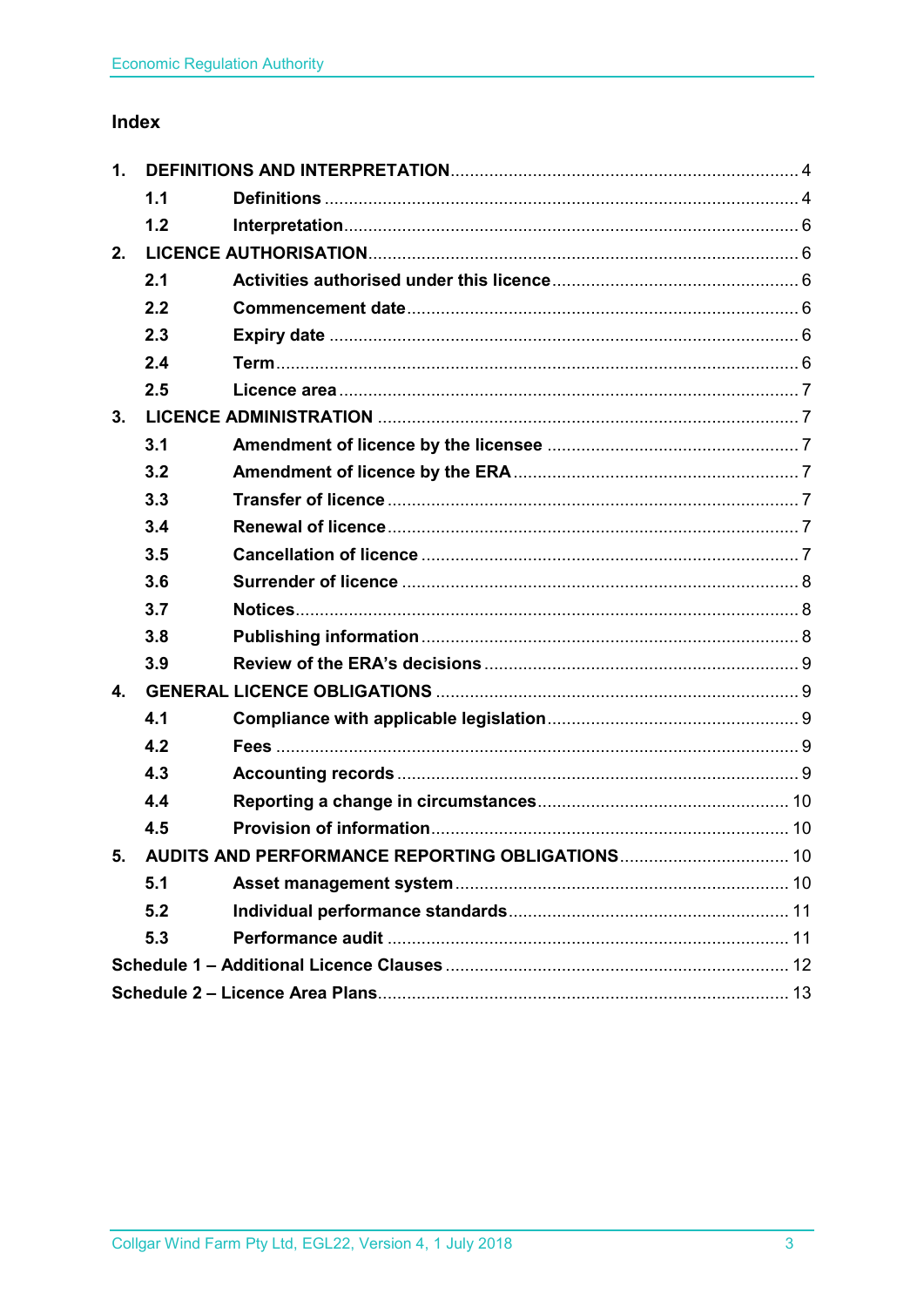#### <span id="page-3-0"></span>**1. DEFINITIONS AND INTERPRETATION**

#### <span id="page-3-1"></span>**1.1 Definitions**

1.1.1 In this *licence*, the following definitions apply unless the context otherwise requires:

*Act* means the *Electricity Industry Act 2004* (WA).

#### *applicable legislation* means:

- (a) the *Act*; and
- (b) the *Regulations* and the *Codes*.

*asset management system* means the measures that are to be taken by the *licensee* for the proper maintenance, expansion or reduction of the *generating works*.

*business day* means a day which is not a Saturday, Sunday or a Public Holiday in Western Australia.

*Code* means:

- (a) Not Used
- (b) Not Used
- (c) the *Electricity Industry (Metering) Code 2012*;
- (d) Not Used

*commencement date* means the date the *licence* was first granted by the *ERA* being the date specified in clause 2.2.

*electricity* has the meaning given to that term in section 3 of the *Act*.

*electronic means* means:

- (a) the internet;
- (b) email, being:
	- (i) in relation to the *ERA*, the *ERA's* email address as notified to the *licensee*; and
	- (ii) in relation to the *licensee*, the email address specified in the licence application or other such email address as notified in writing to the *ERA*; or
	- (iii) any other similar means,

but does not include facsimile or telephone.

*ERA* means the Economic Regulation Authority.

*expiry date* means the date specified in clause 2.3.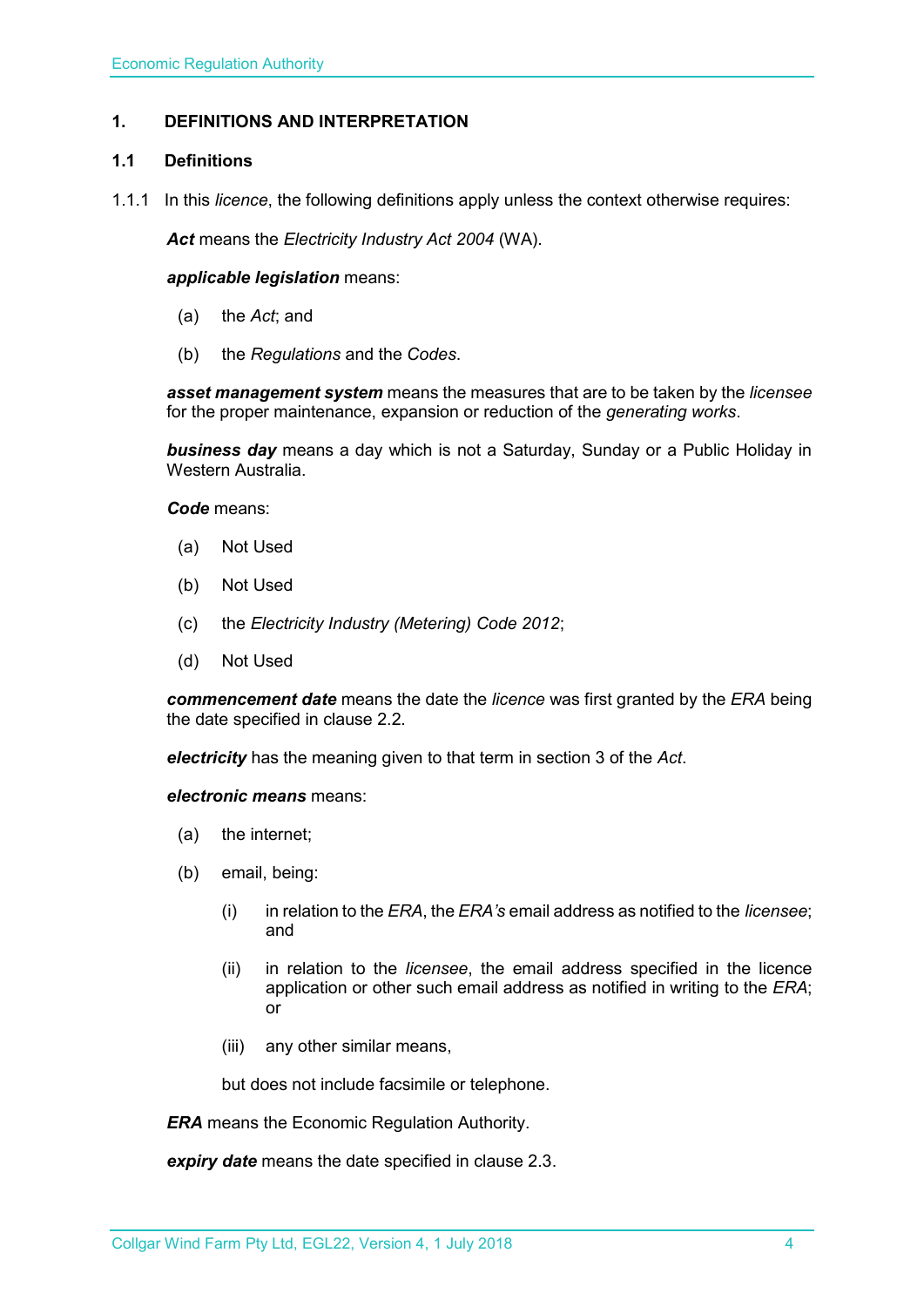*generating works* has the meaning given to that term in section 3 of the *Act.*

*individual performance standards* mean any standards prescribed by the *ERA* for an individual *licensee* pursuant to clause 5.2 of the *licence*.

*licence* means:

- (a) this document (excluding the title page and the second page of this document);
- (b) any Schedules to this document; and
- (c) any individual *performance standards* approved by the *ERA* pursuant to clause 5.2.

*licence area* is the area stated in clause 2.5 of this licence.

*licensee* means Collgar Wind Farm Pty Ltd, ACN 130 586 088.

*licensee's assets* means the *licensee*'s *distribution system*, *transmission system* or *generating works* (as the case may be).

*notice* means a written notice, agreement, consent, direction, representation, advice, statement or other communication required or given pursuant to, or in connection with, this *licence*.

*operate* has the meaning given to that term in section 3 of the *Act*.

*performance audit* means an audit of the effectiveness of measures taken by the *licensee* to meet the *performance criteria* in this *licence*.

#### *performance criteria* means:

- (a) the terms and conditions of the *licence*; and
- (b) any other relevant matter in connection with the *applicable legislation* that the *ERA* determines should form part of the *performance audit*.

**publish** in relation to a report or information means either:

- (a) posting the report or information on the *licensee's* website; or
- (b) sending the report or information to the *ERA* to be published on the *ERA's* website.

#### *Regulations* means:

- (a) *Economic Regulation Authority (Licensing Funding) Regulations 2014*;
- (b) Not Used
- (c) Not Used
- (d) *Electricity Industry (Licence Conditions) Regulations 2005*;
- (e) Not Used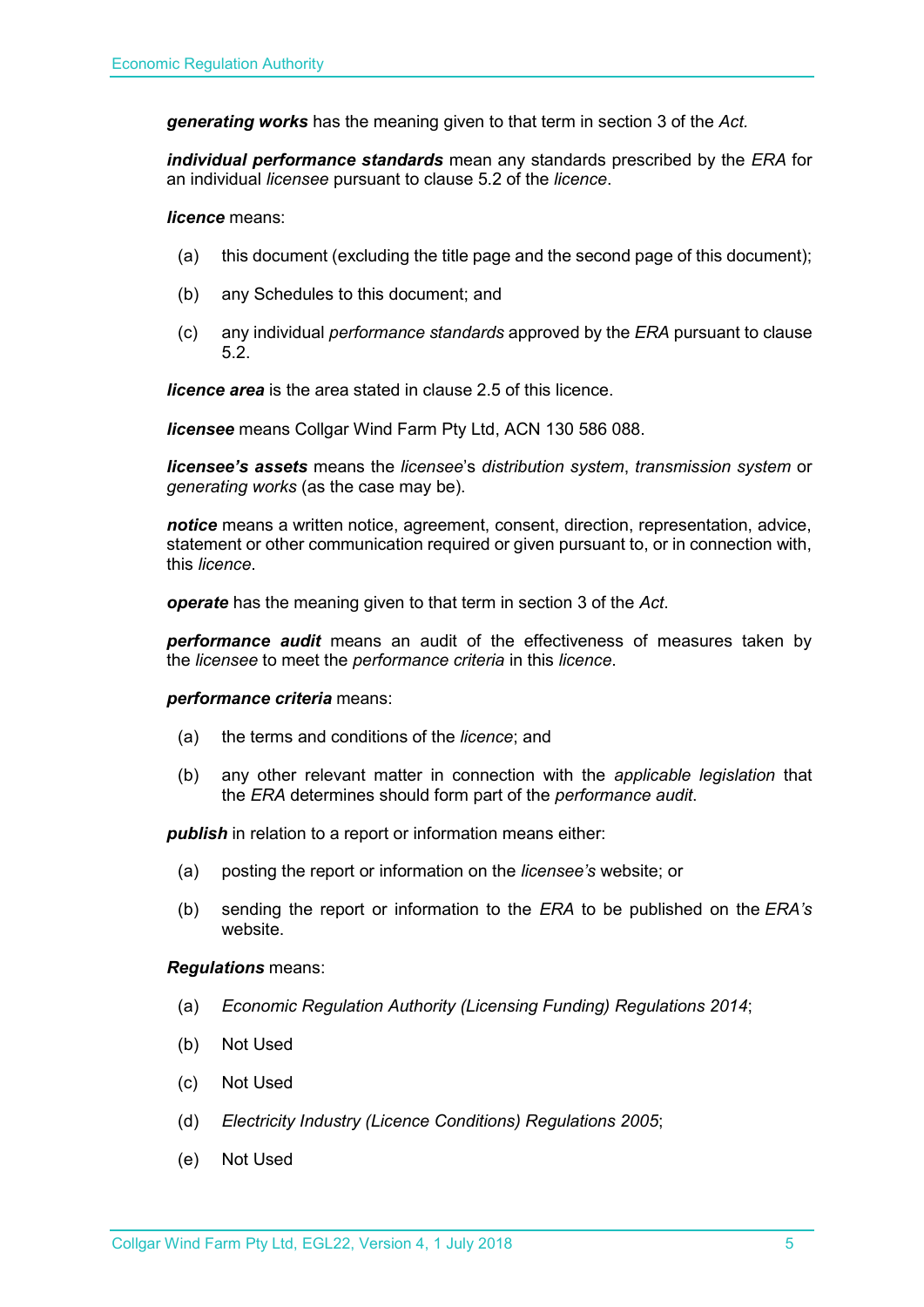(f) Not Used

*related body corporate* has the meaning given to that term in section 50 of the *Corporations Act 2001 (Cwth)*.

*reviewable decision* means a decision by the *ERA* pursuant to:

- (a) clause 3.8.3;
- (b) clause 5.1.5;
- (c) clause 5.1.7;
- (d) clause 5.2.2;
- (e) clause 5.3.2; or
- (f) clause 5.3.4,

of this *licence*.

*version date* means the date on which the *licence* was last amended pursuant to clause 3.1 or clause 3.2.

#### <span id="page-5-0"></span>**1.2 Interpretation**

1.2.1 A reference in this *licence* to any *applicable legislation* includes, unless the context otherwise requires, any statutory modification, amendment, replacement or re-enactment of that *applicable legislation*.

#### <span id="page-5-1"></span>**2. LICENCE AUTHORISATION**

#### <span id="page-5-2"></span>**2.1 Activities authorised under this licence**

2.1.1 The *licensee* is granted a licence for the *licence area* to construct and *operate generating works* or *operate* existing *generating works* in accordance with the terms and conditions of this *licence*.

#### <span id="page-5-3"></span>**2.2 Commencement date**

- 2.2.1 30 April 2010
- <span id="page-5-4"></span>**2.3 Expiry date**
- 2.3.1 29 April 2040

#### <span id="page-5-5"></span>**2.4 Term [Section 15 of the Act]**

- 2.4.1 This *licence* commences on the *commencement date* and continues until the earlier of:
	- (a) the cancellation of the *licence* pursuant to clause 3.5 of this *licence*;
	- (b) the surrender of the *licence* pursuant to clause 3.6 of this *licence*; or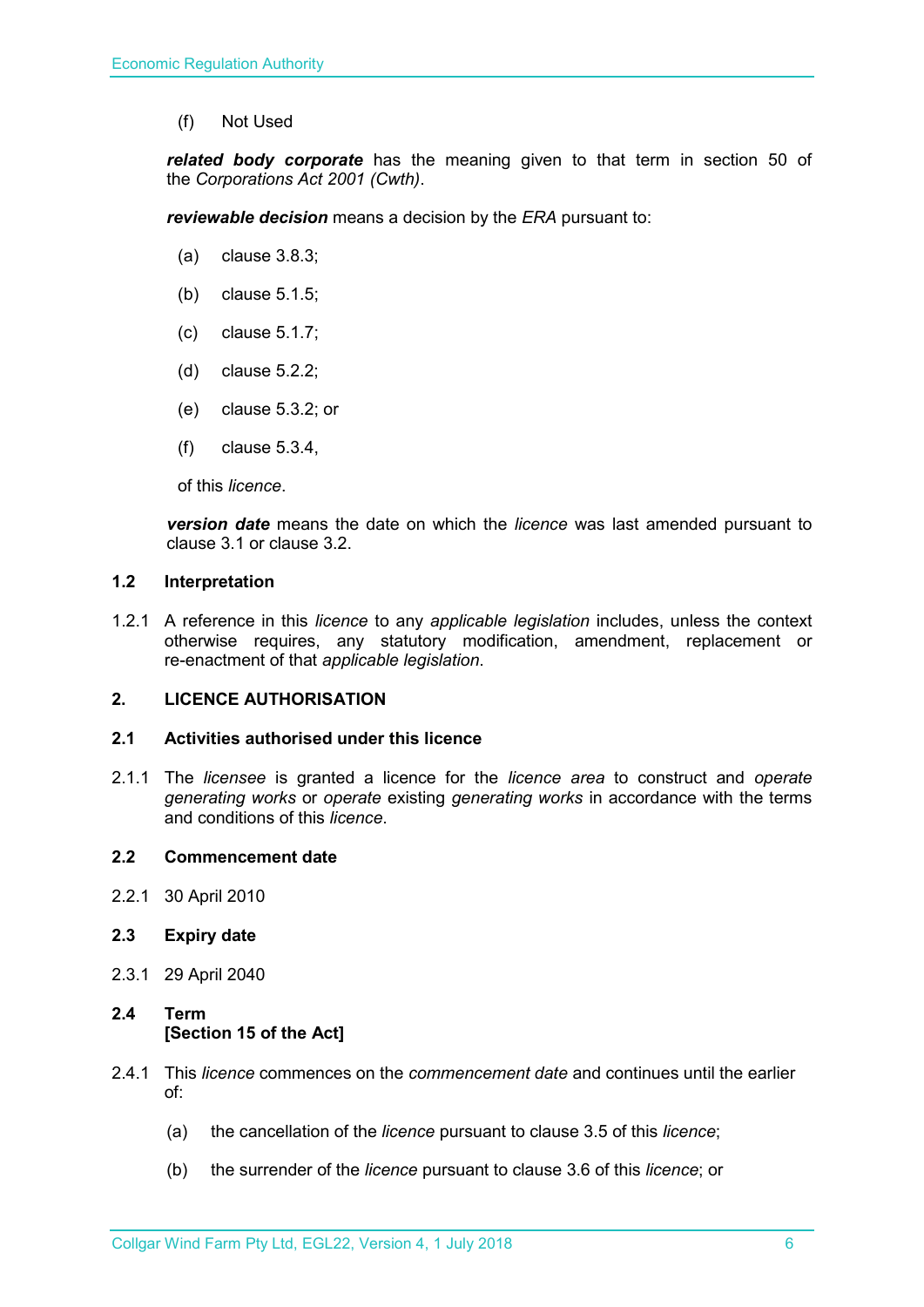(c) the *expiry date*.

#### <span id="page-6-0"></span>**2.5 Licence area**

2.5.1 The *licence area* is set out in plan(s):

ERA-EL-119

2.5.2 The *licence area* plan(s) is provided in Schedule 2.

#### <span id="page-6-1"></span>**3. LICENCE ADMINISTRATION**

- <span id="page-6-2"></span>**3.1 Amendment of licence by the licensee [Section 21 of the Act]**
- 3.1.1 The *licensee* may apply to the *ERA* to amend the *licence* in accordance with the *Act.*

#### <span id="page-6-3"></span>**3.2 Amendment of licence by the ERA [Section 22 of the Act]**

- 3.2.1 Subject to any *applicable legislation*, the *ERA* may amend the *licence* at any time in accordance with this clause.
- 3.2.2 Before amending the *licence* under clause 3.2.1, the *ERA* must:
	- (a) provide the *licensee* with written *notice* of the proposed amendments under consideration by the *ERA*;
	- (b) allow 15 *business days* for the *licensee* to make submissions on the proposed amendments; and
	- (c) take into consideration those submissions.
- 3.2.3 This clause also applies to the substitution of the existing *licence*.
- 3.2.4 For avoidance of doubt, the *licensee* will not have to pay a fee for amendments under clause 3.2.1.

#### <span id="page-6-4"></span>**3.3 Transfer of licence [Section 18 of the Act]**

3.3.1 This *licence* may be transferred only in accordance with the *Act.*

#### <span id="page-6-5"></span>**3.4 Renewal of licence [Section 16 of the Act]**

3.4.1 This *licence* may be renewed only in accordance with the *Act*.

#### <span id="page-6-6"></span>**3.5 Cancellation of licence [Section 35 of the Act]**

3.5.1 This *licence* may be cancelled only in accordance with the *Act*.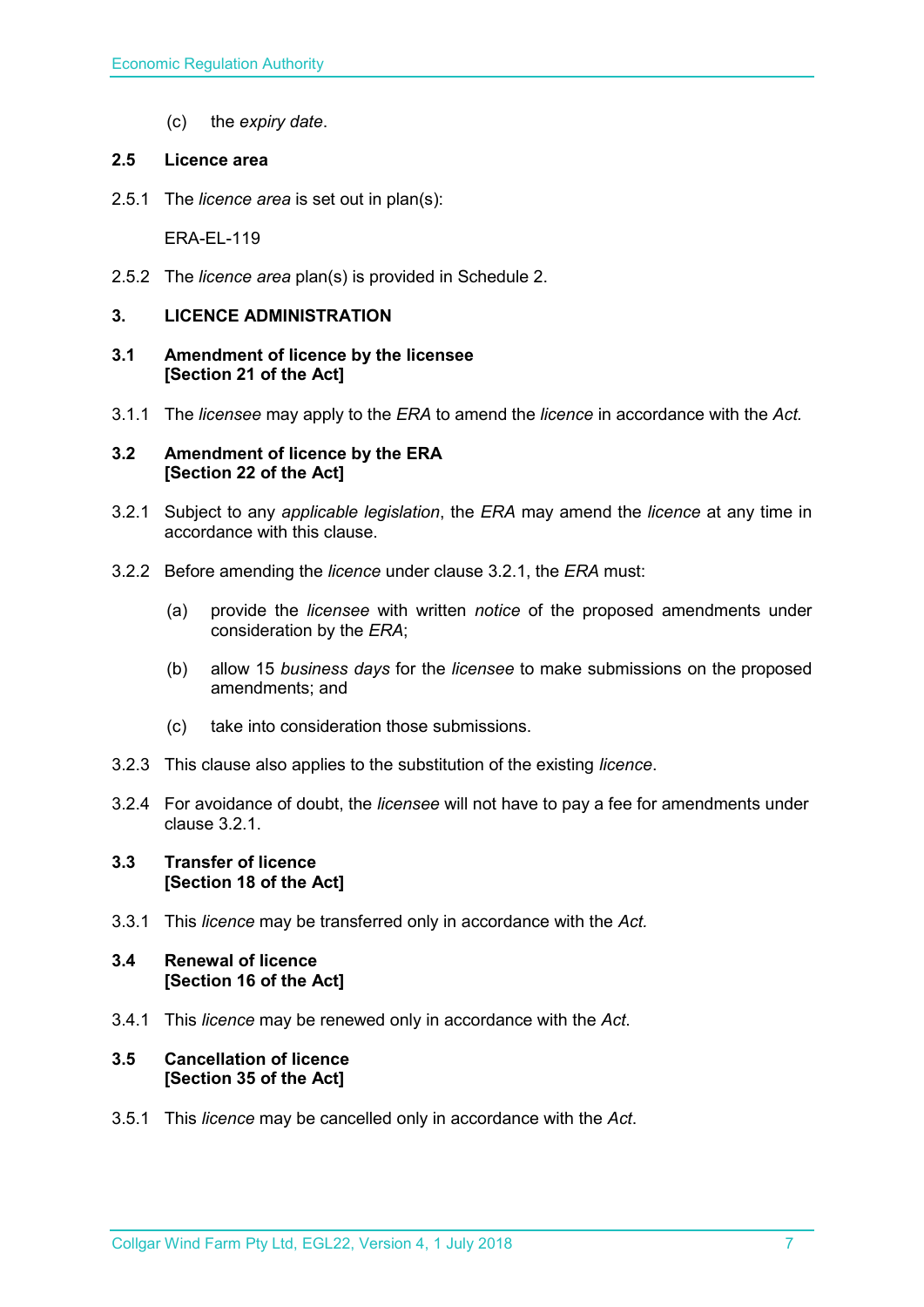#### <span id="page-7-0"></span>**3.6 Surrender of licence [Schedule 1 of the Act]**

- 3.6.1 The *licensee* may only surrender the *licence* pursuant to this clause 3.6.
- 3.6.2 If the *licensee* intends to surrender the *licence* the *licensee* must, by *notice* in writing to the *ERA*:
	- (a) set out the date that the *licensee* wishes the surrender of the *licence* to be effective; and
	- (b) set out the reasons why the *licensee* wishes to surrender the *licence*, including the reasons why it would not be contrary to the public interest for the surrender of the *licence* to be effective on the date set out in the *notice*.
- 3.6.3 Upon receipt of the *notice* from the *licensee* pursuant to clause 3.6.2, the *ERA* will publish the *notice*.
- 3.6.4 Notwithstanding clause 3.6.2, the surrender of the *licence* will only take effect on the later of the day that:
	- (a) the *ERA* publishes a notice of the surrender in the Western Australian Government Gazette, such date to be at the discretion of the *ERA*; and
	- (b) the *licensee* hands back the *licence* to the *ERA*.
- 3.6.5 The *licensee* will not be entitled to a refund of any fees by the *ERA*.

#### <span id="page-7-1"></span>**3.7 Notices**

- 3.7.1 Unless otherwise specified, all *notices* must be in writing.
- 3.7.2 A *notice* will be regarded as having been sent and received:
	- (a) when delivered in person to the addressee; or
	- (b) three *business days* after the date of posting if the *notice* is posted in Western Australia; or
	- (c) five *business days* after the date of posting if the *notice* is posted outside Western Australia; or
	- (d) if sent by facsimile when, according to the sender's transmission report, the *notice* has been successfully received by the addressee; or
	- (e) if sent by *electronic means* when, according to the sender's electronic record, the *notice* has been successfully sent to the addressee.

#### <span id="page-7-2"></span>**3.8 Publishing information**

3.8.1 The *ERA* may direct the *licensee* to *publish*, within a specified timeframe, any information it considers relevant in connection with the *licensee* or the performance by the *licensee* of its obligations under this *licence*.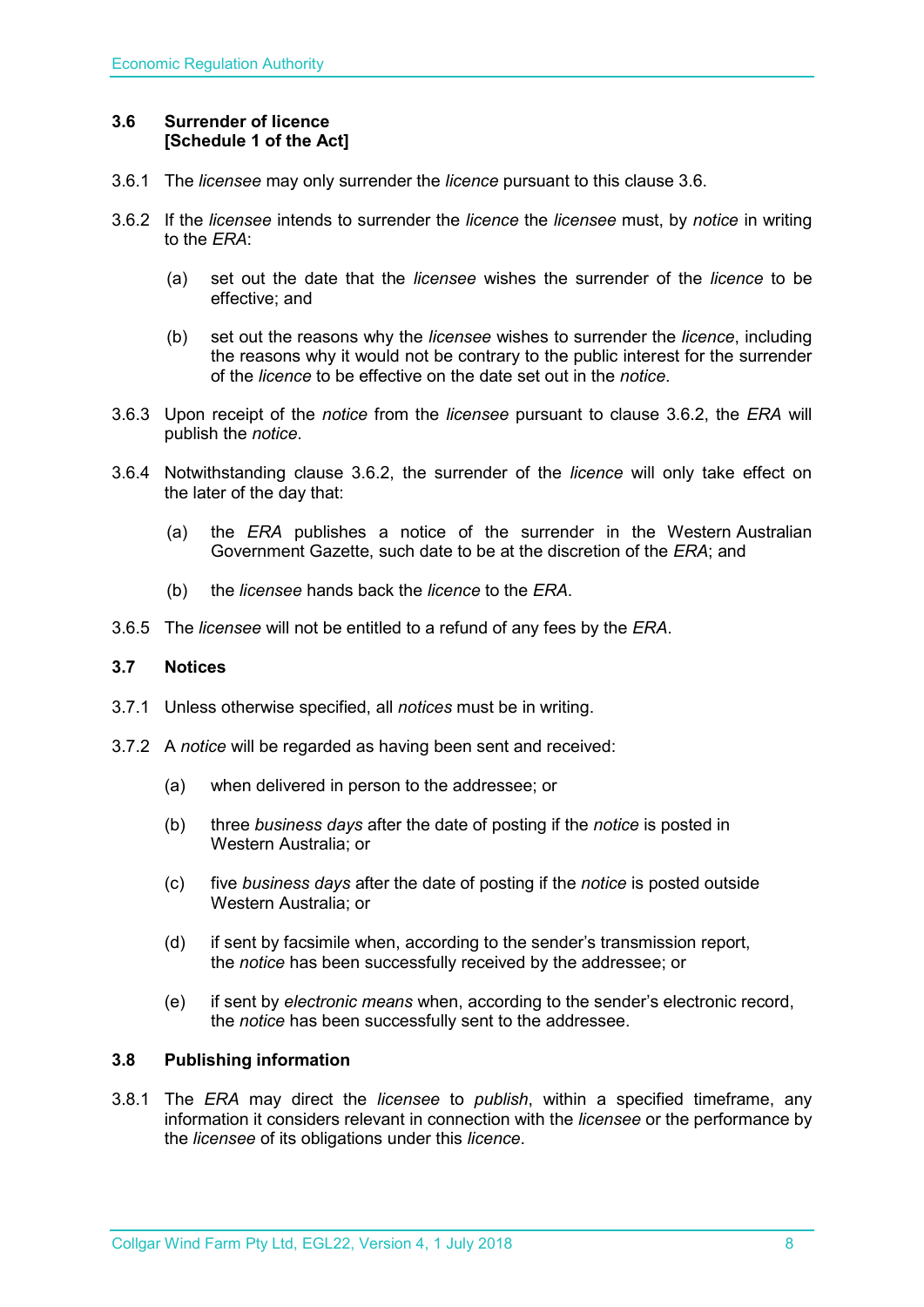- 3.8.2 Subject to clause 3.8.3, the *licensee* must *publish* the information referred to in clause 3.8.1.
- 3.8.3 If the *licensee* considers that the information is confidential it must:
	- (a) immediately notify the *ERA*; and
	- (b) seek a review of the *ERA's* decision in accordance with clause 3.9.
- 3.8.4 Once it has reviewed the decision, the *ERA* will direct the *licensee* in accordance with the review to:
	- (a) *publish* the information;
	- (b) *publish* the information with the confidential information removed or modified; or
	- (c) not *publish* the information.

#### <span id="page-8-0"></span>**3.9 Review of the ERA's decisions**

- 3.9.1 The *licensee* may seek a review of a *reviewable decision* by the *ERA* pursuant to this *licence* in accordance with the following procedure:
	- (a) the *licensee* shall make a submission on the subject of the *reviewable decision* within 10 *business days* (or other period as approved by the *ERA*) of the decision; and
	- (b) the *ERA* will consider the submission and provide the *licensee* with a written response within 20 *business days*.
- 3.9.2 For avoidance of doubt, this clause does not apply to a decision of the *ERA* pursuant to the *Act*, nor does it restrict the *licensee's* right to have a decision of the *ERA* reviewed in accordance with the *Act*.

#### <span id="page-8-1"></span>**4. GENERAL LICENCE OBLIGATIONS**

#### <span id="page-8-2"></span>**4.1 Compliance with applicable legislation**

4.1.1 Subject to any modifications or exemptions granted pursuant to the *Act*, the *licensee* must comply with any *applicable legislation*.

#### <span id="page-8-3"></span>**4.2 Fees**

4.2.1 The *licensee* must pay the applicable fees and charges in accordance with the *Regulations*.

#### <span id="page-8-4"></span>**4.3 Accounting records [Schedule 1 of the Act]**

4.3.1 The *licensee* and any *related body corporate* must maintain accounting records that comply with standards issued by the Australian Accounting Standards Board or equivalent International Accounting Standards.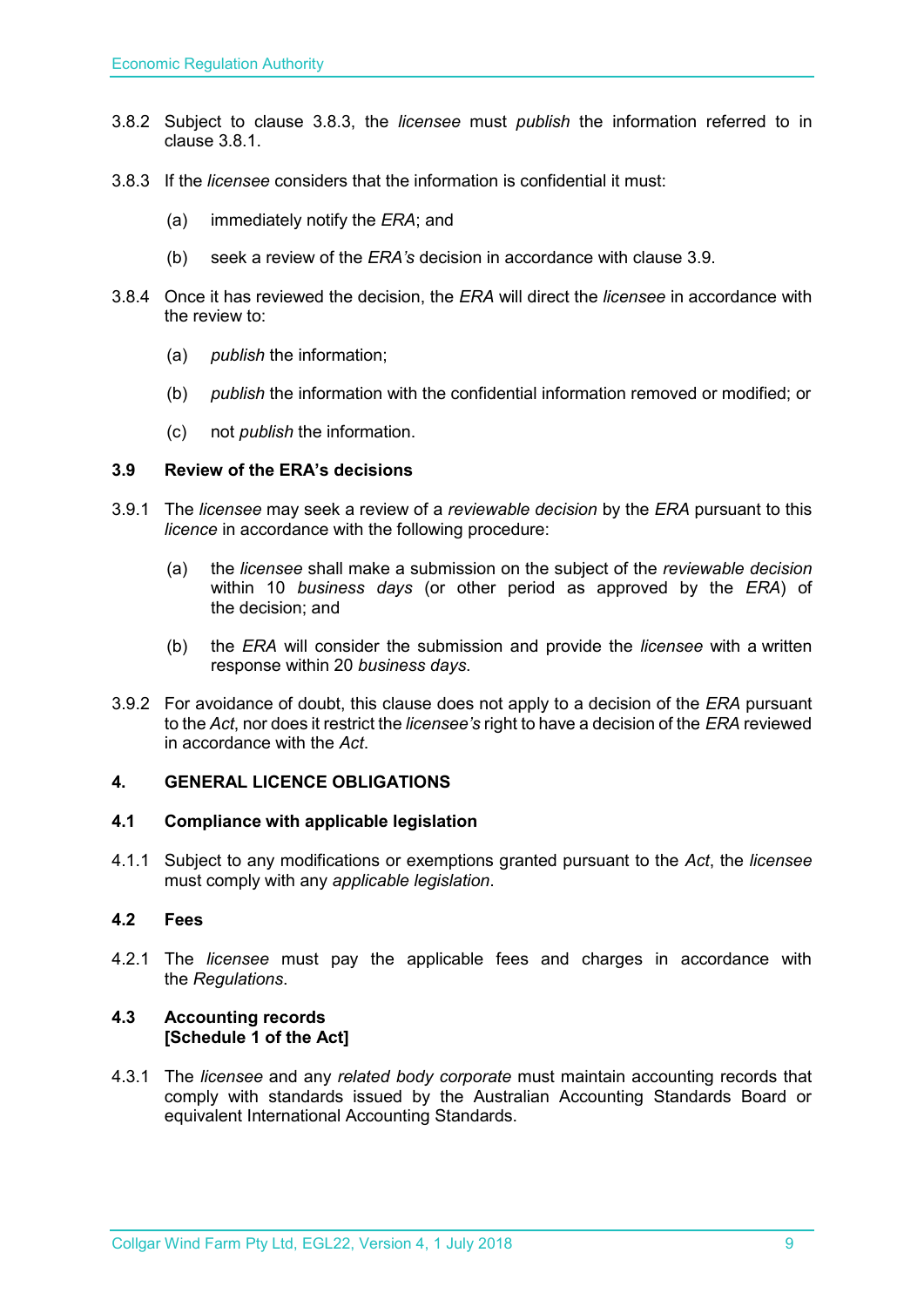#### <span id="page-9-0"></span>**4.4 Reporting a change in circumstances**

- 4.4.1 The *licensee* must report to the *ERA*:
	- (a) if the *licensee* is under external administration as defined by the *Corporations Act 2001 (Cwth)* within 2 *business days* of such external administration occurring; or
	- (b) if the *licensee*:
		- (i) experiences a change in the *licensee's* corporate, financial or technical circumstances upon which this *licence* was granted; and
		- (ii) the change may materially affect the *licensee's* ability to perform its obligations under this *licence*,

within 10 *business days* of the change occurring; or

- (c) if the:
	- (i) *licensee's* name;
	- (ii) *licensee's* ABN; or
	- (iii) *licensee's* address,

changes, within 10 *business days* of the change occurring.

#### <span id="page-9-1"></span>**4.5 Provision of information [Schedule 1 of the Act]**

4.5.1 The *licensee* must provide to the *ERA*, in the manner and form described by the *ERA*, specified information on any matter relevant to the operation or enforcement of the *licence*, the operation of the licensing scheme provided for in Part 2 of the *Act*, or the performance of the *ERA's* functions under that Part.

#### <span id="page-9-2"></span>**5. AUDITS AND PERFORMANCE REPORTING OBLIGATIONS**

#### <span id="page-9-3"></span>**5.1 Asset management system [Section 14 of the Act]**

- 5.1.1 The *licensee* must provide for an *asset management system* in respect of the *licensee's assets*.
- 5.1.2 The *licensee* must notify the *ERA* of the details of the *asset management system* within five *business days* from the later of:
	- (a) the *commencement date*; and
	- (b) the completion of construction of the *licensee's assets*.
- 5.1.3 The *licensee* must notify the *ERA* of any substantial change to the *asset management system* within ten *business days* of such change.
- 5.1.4 The *licensee* must provide the *ERA* with a report by an independent expert, acceptable to the *ERA*, as to the effectiveness of the *asset management system* not less than once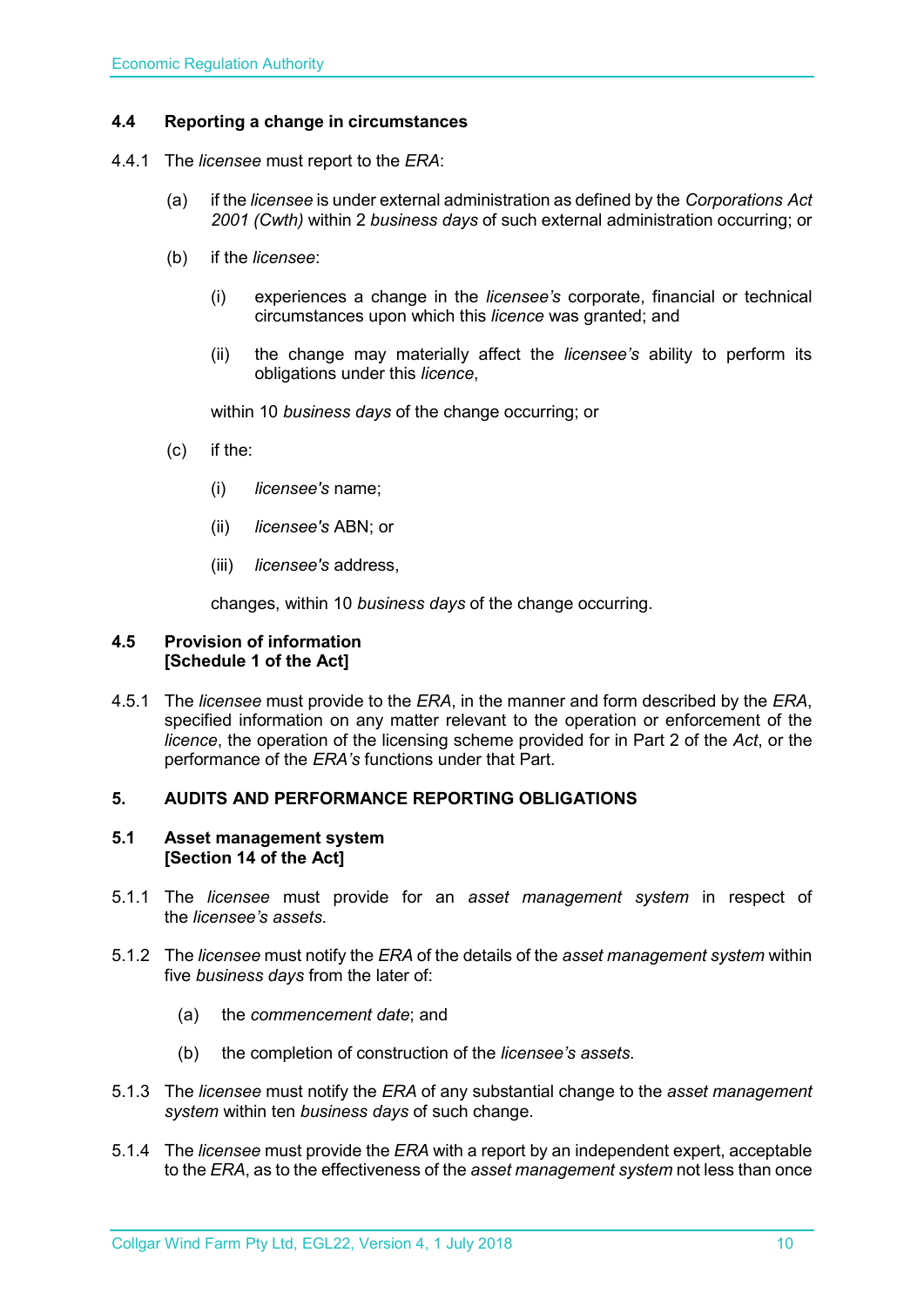in every period of 24 months calculated from the *commencement date (*or any longer period that the *ERA* allows by *notice* in writing).

- 5.1.5 The *licensee* must comply, and must require the *licensee's* expert to comply, with the *ERA's* standard audit guidelines.
- 5.1.6 The *licensee* may seek a review of any of the requirements of the *ERA*'s standard audit guidelines dealing with the *asset management system* in accordance with clause 3.9.
- 5.1.7 The review of the *asset management system* must be conducted by an independent expert approved by the *ERA*. If the *licensee* fails to nominate an independent expert within one month of the date that the review of the *asset management system* was due, or the independent expert nominated by the *licensee* is rejected on two successive occasions by the *ERA*, the *ERA* may choose an independent expert to conduct the review of the *asset management system*.

#### <span id="page-10-0"></span>**5.2 Individual performance standards**

- 5.2.1 Performance standards are contained in *applicable legislation*.
- 5.2.2 The *ERA* may prescribe *individual performance standards* applying to the *licensee* in respect of the *licensee's* obligations under this *licence* or the *applicable legislation*.
- 5.2.3 Before approving any *individual performance standards* under this clause, the *ERA* will:
	- (a) provide the *licensee* with a copy of the proposed *individual performance standards*;
	- (b) allow 15 *business days* for the *licensee* to make submissions on the proposed *individual performance standards*; and
	- (c) take into consideration those submissions.
- 5.2.4 Once approved by the *ERA*, the *individual performance standards* are included as additional terms and conditions to this *licence*.

#### <span id="page-10-1"></span>**5.3 Performance audit [Section 13 of the Act]**

- 5.3.1 The *licensee* must, unless otherwise notified in writing by the *ERA*, provide the *ERA* with a *performance audit* within 24 months after the *commencement date*, and every 24 months thereafter.
- 5.3.2 The *licensee* must comply, and must require the *licensee's* auditor to comply, with the *ERA's* standard audit guidelines.
- 5.3.3 The *licensee* may seek a review of any of the requirements of the *ERA*'s standard audit guidelines in accordance with clause 3.9.
- 5.3.4 The *performance audit* must be conducted by an independent auditor approved by the *ERA*. If the *licensee* fails to nominate an auditor within one month of the date that the *performance audit* was due, or the auditor nominated by the *licensee* is rejected on two successive occasions by the *ERA*, the *ERA* may choose an independent auditor to conduct the *performance audit*.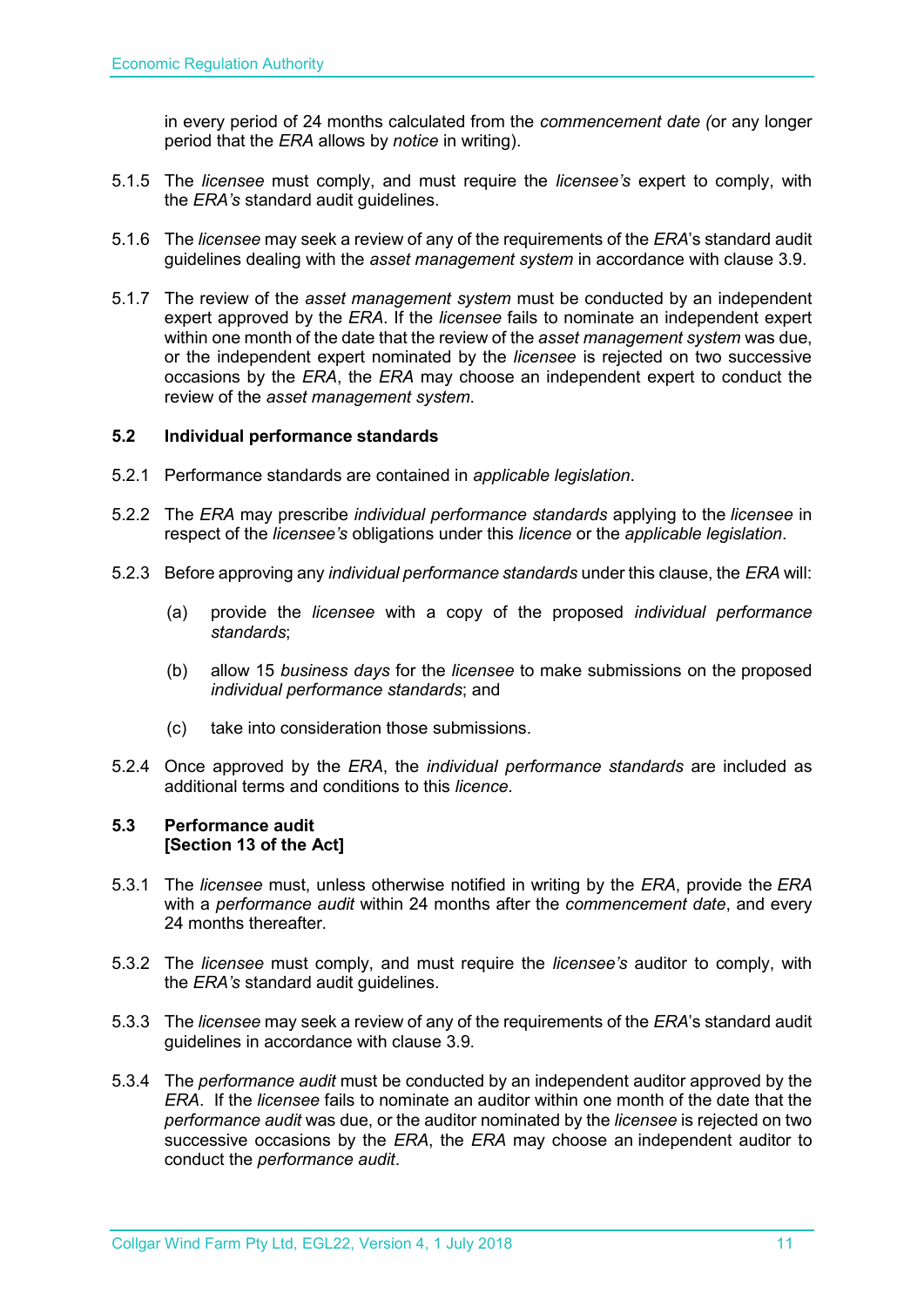### <span id="page-11-0"></span>**Schedule 1 – Additional Licence Clauses**

## **(Not Used)**

Collgar Wind Farm Pty Ltd, EGL22, Version 4, 1 July 2018 12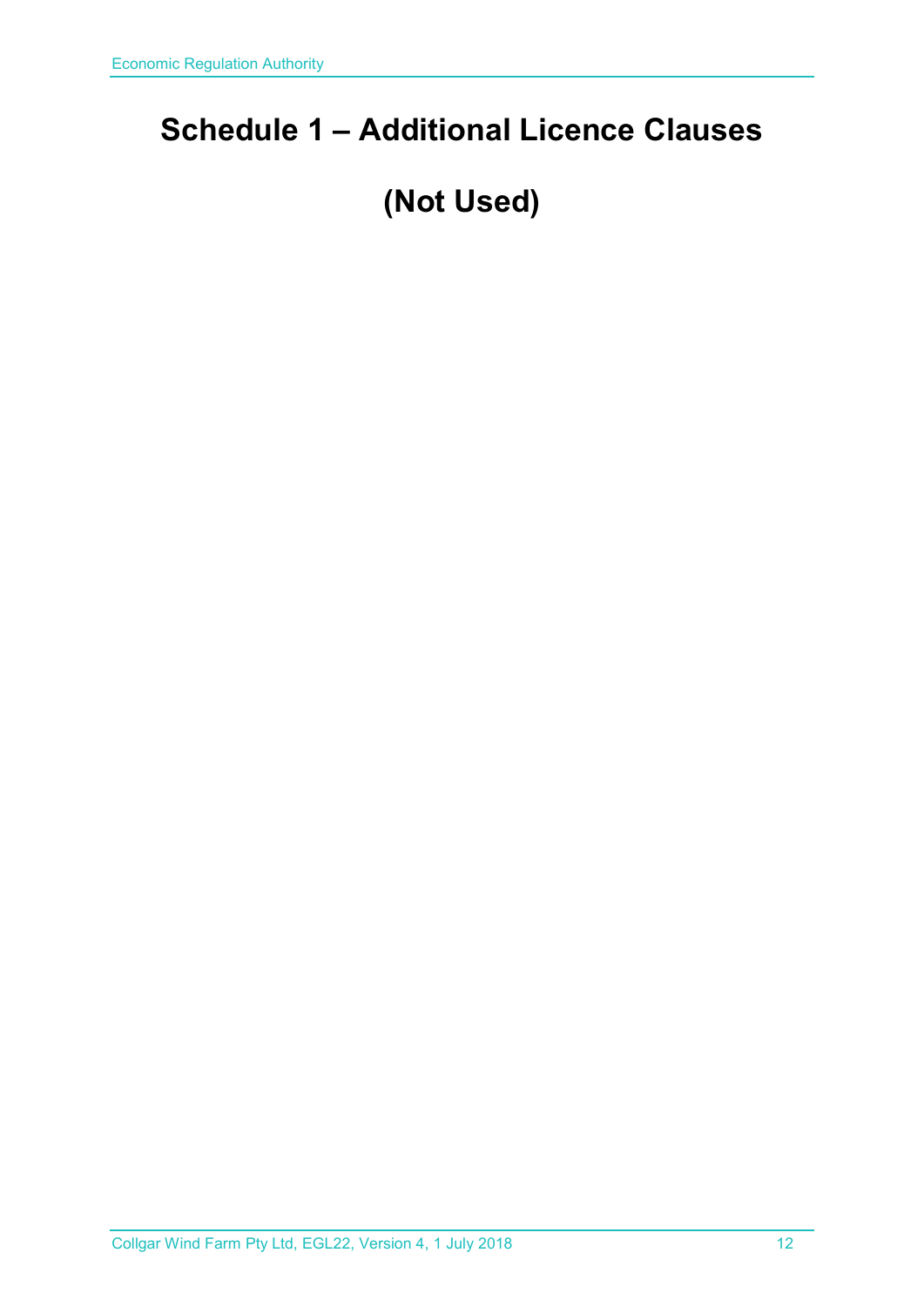### <span id="page-12-0"></span>**Schedule 2 – Licence Area Plans**